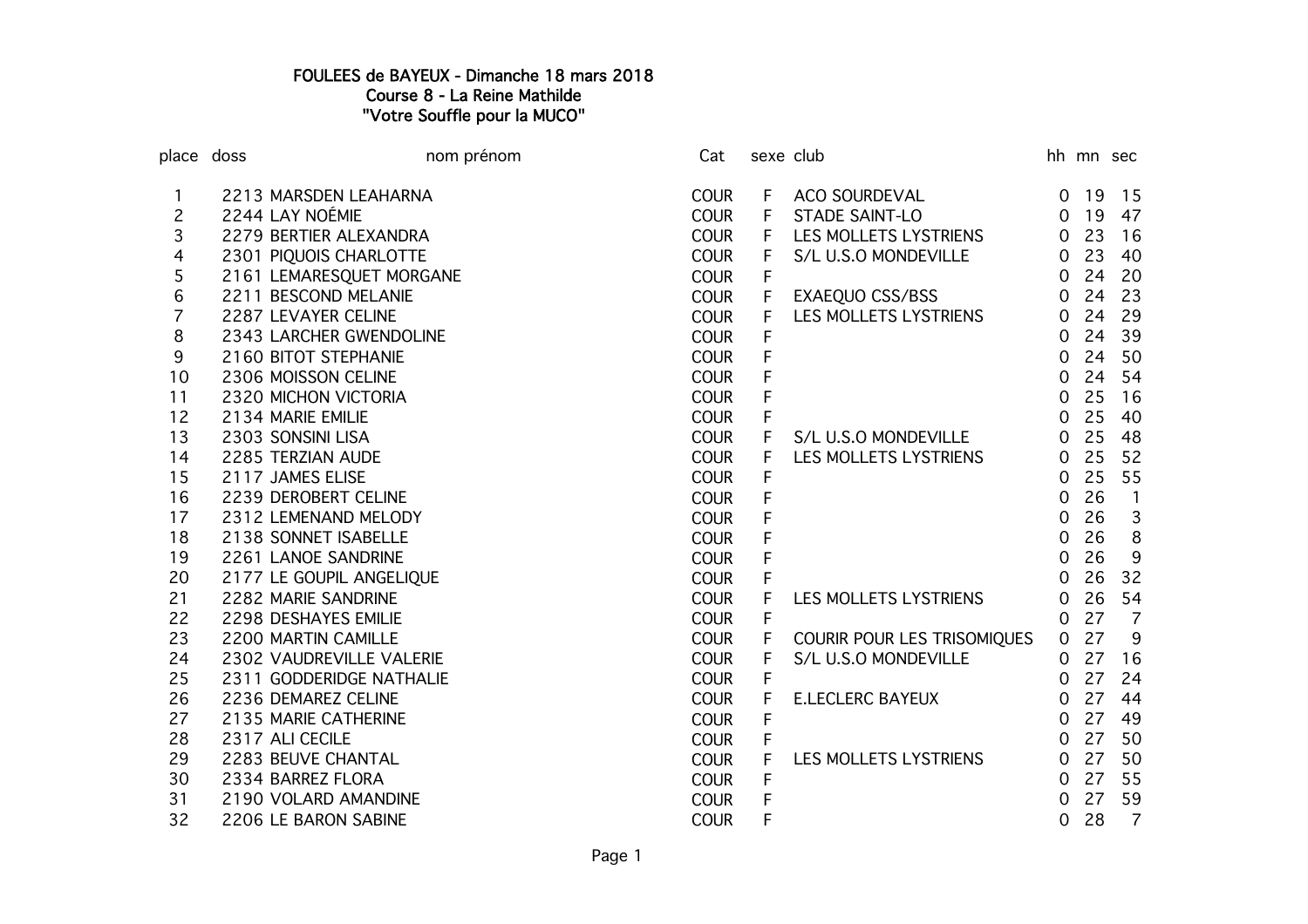| 33 | 2319 MESNAGE MICHON CAROLINE        | <b>COUR</b> | F           |                            | 0              | 28   | 11             |
|----|-------------------------------------|-------------|-------------|----------------------------|----------------|------|----------------|
| 34 | 2199 BUTTIER CHANTAL                | <b>COUR</b> | F           |                            | $\overline{0}$ | 28   | 48             |
| 35 | 2286 MARIE PIERRETTE                | <b>COUR</b> | F           | LES MOLLETS LYSTRIENS      | $\overline{0}$ | 28   | 58             |
| 36 | 2327 JEANNE CHRISTINE               | <b>COUR</b> | F           |                            | 0              | 29   | $\overline{2}$ |
| 37 | 2232 LEGAY MATHILDE                 | <b>COUR</b> | F           | <b>E.LECLERC BAYEUX</b>    | 0              | 29   | 6              |
| 38 | 2125 AUGÉ LAURE                     | <b>COUR</b> | F           |                            | $\overline{0}$ | 29   | 13             |
| 39 | 2235 LEJARD CELINE                  | <b>COUR</b> | F           | <b>E.LECLERC BAYEUX</b>    | $\overline{0}$ | 29   | 28             |
| 40 | 2246 LEYOUR AURÉLIE                 | <b>COUR</b> | F           |                            | $\overline{0}$ | 29   | 30             |
| 41 | 2304 LAMY CATHERINE                 | <b>COUR</b> | F           |                            | $\overline{0}$ | 29   | 32             |
| 42 | 2328 PITCHOUT BLANDINE              | <b>COUR</b> | F           |                            | $\overline{0}$ | 29   | 35             |
| 43 | 2278 JOLLEC SOPHIE                  | <b>COUR</b> | F           | LES MOLLETS LYSTRIENS      | $\overline{0}$ | 29   | 39             |
| 44 | 2340 LEPOITTEVIN MARIE              | <b>COUR</b> | F           |                            | $\mathbf 0$    | 29   | 48             |
| 45 | 2250 LEPOITTEVIN VIRGINIE           | <b>COUR</b> | $\mathsf F$ |                            | $\overline{0}$ | 29   | 48             |
| 46 | 2165 PACARY KARINE                  | <b>COUR</b> | F           | LE SOURIRE DE JUSTINE      | $\overline{0}$ | 29   | 49             |
| 47 | 2229 LEGORJUS FRANCOISE             | <b>COUR</b> | F           | <b>LA TRIBU ATHLETICS</b>  | $\overline{0}$ | 29   | 51             |
| 48 | 2123 LORPIN CECILE                  | <b>COUR</b> | F           |                            | $\overline{0}$ | 29   | 52             |
| 49 | 2314 BERLIOZ EVA                    | <b>COUR</b> | F           |                            | $\overline{0}$ | 29   | 57             |
| 50 | 2191 BONNEAU VIRGINIE               | <b>COUR</b> | F           | PIERCAN SAS                | $\overline{0}$ | 29   | 58             |
| 51 | 2321 FLEURY MARIE                   | <b>COUR</b> | F           |                            | $\overline{0}$ | 29   | 59             |
| 52 | 2144 FRESNAIS ROMANE                | <b>COUR</b> | F           |                            | $\overline{0}$ | 30   | $\mathbf 0$    |
| 53 | 2185 LOPEZ GWÉNAËLLE                | <b>COUR</b> | F           |                            | $\overline{0}$ | 30   | $\mathbf{1}$   |
| 54 | 2227 LESELLIER BROTHELANDE KERLANNE | <b>COUR</b> | F           |                            | $\overline{0}$ | 30   | $\overline{4}$ |
| 55 | 2231 THOMAS LEA                     | <b>COUR</b> | F           | LA TRIBU ATHLETICS         | $\overline{0}$ | 30   | $\,6\,$        |
| 56 | 2233 MARIE ANGELIQUE                | <b>COUR</b> | F.          | <b>E.LECLERC BAYEUX</b>    | $\overline{0}$ | 30   | 9              |
| 57 | 2284 LAVALLEY CHRISTINE             | <b>COUR</b> | F.          | LES MOLLETS LYSTRIENS      | $\overline{0}$ | 30   | 23             |
| 58 | 2202 LECAT ISABELLE                 | <b>COUR</b> | F.          | <b>ELAN BIARDAIS</b>       | $\overline{0}$ | 30   | 27             |
| 59 | 2234 POISSON SONIA                  | <b>COUR</b> | F           | <b>E.LECLERC BAYEUX</b>    | $\overline{0}$ | 30   | 35             |
| 60 | 2184 LANGERON KARINE                | <b>COUR</b> | F.          | LE SOURIRE DE JUSTINE      | $\overline{0}$ | 30   | 39             |
| 61 | 2305 LEGRAS CÉLINE                  | <b>COUR</b> | $\mathsf F$ |                            | $\overline{0}$ | 30   | 47             |
| 62 | 2228 MONROCQ GISELE                 | <b>COUR</b> | F           | LA TRIBU ATHLETICS         | $\overline{0}$ | 30   | 53             |
| 63 | 2230 SAINGNACHITH JANE              | <b>COUR</b> | F           | LA TRIBU ATHLETICS         | $\overline{0}$ | 30   | 54             |
| 64 | 2238 MAERTENS KARINE                | <b>COUR</b> | F.          | <b>E.LECLERC BAYEUX</b>    | 0              | 30   | 55             |
| 65 | 2127 CHICOT BENEDICTE               | <b>COUR</b> | F           |                            | $\overline{0}$ | 30   | 56             |
| 66 | 2152 RIVALLANT CHRISTIANA           | <b>COUR</b> | F           |                            | $\overline{0}$ | 31   | 5              |
| 67 | 2214 EVANGELISTA CAMILLE            | <b>COUR</b> | F           |                            | $\mathbf 0$    | 31   | 14             |
| 68 | 2281 MOREAU AURELIE                 | <b>COUR</b> | F           | LES MOLLETS LYSTRIENS      | $\overline{0}$ | 31   | 27             |
| 69 | 2277 GUERIN ESTELLE                 | <b>COUR</b> | F           | LES MOLLETS LYSTRIENS      |                | 0.31 | 29             |
| 70 | 2208 CRUCHON ELODIE                 | <b>COUR</b> | F           | <b>USC MEZIDON</b>         | $\overline{0}$ | 31   | 43             |
| 71 | 2335 GREBER STEPHANIE               | <b>COUR</b> | F.          | STADE ATHLETIQUE BAYEUSAIN | $\overline{0}$ | 31   | 52             |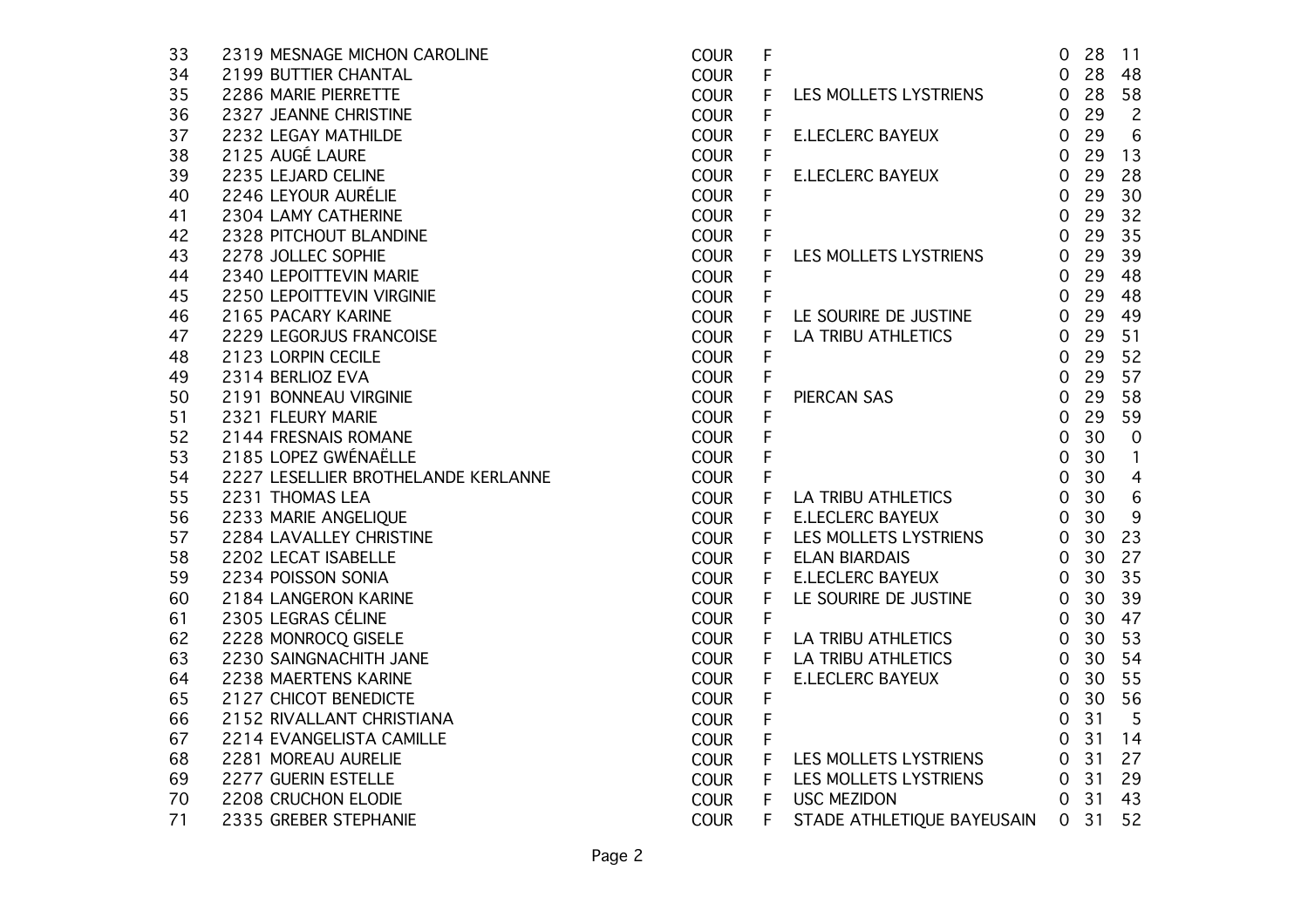| 72  | 2316 GARCON SANDRINE         | <b>COUR</b>  | F |                       | 0              | 31 | 55             |
|-----|------------------------------|--------------|---|-----------------------|----------------|----|----------------|
| 73  | 2187 MARAZZI ZOE             | <b>COUR</b>  | F |                       | $\mathbf 0$    | 32 | $\overline{c}$ |
| 74  | 2188 MARAZZI CECILE          | <b>COUR</b>  | F |                       | 0              | 32 | 8              |
| 75  | 2243 LEDOUIT GERALDINE       | <b>COUR</b>  | F |                       | 0              | 32 | 12             |
| 76  | 2164 MOISY SOLVEIG           | <b>COUR</b>  | F | LE SOURIRE DE JUSTINE | $\mathbf 0$    | 32 | 17             |
| 77  | 2219 CORBET EVA              | <b>COUR</b>  | F |                       | 0              | 32 | 27             |
| 78  | 2218 SCHERRER PATRICIA       | <b>COUR</b>  | F |                       | 0              | 32 | 35             |
| 79  | 2245 PHILIPPE BÉNÉDICTE      | <b>COUR</b>  | F |                       | $\mathbf 0$    | 32 | 35             |
| 80  | 2106 LECLERC AUDE            | <b>COUR</b>  |   |                       | 0              | 32 | 39             |
| 81  | 2254 BLANDAMOUR MARIE PIERRE | <b>COUR</b>  | F |                       | $\mathbf 0$    | 32 | 45             |
| 82  | 2133 RAULD VANESSA           | <b>COUR</b>  | F |                       | $\mathbf 0$    | 32 | 54             |
| 83  | 2163 DUFRESNES NOEMIE        | <b>COUR</b>  | F | LE SOURIRE DE JUSTINE | $\overline{0}$ | 32 | 55             |
| 84  | 2307 GIRARD LUCIE            | <b>MARCH</b> | F |                       | $\overline{0}$ | 32 | 56             |
| 85  | 2344 GENDRY LOUISE           | <b>COUR</b>  | F |                       | $\overline{0}$ | 33 | $\overline{0}$ |
| 86  | 2209 CANU SOPHIE             | <b>COUR</b>  | F | <b>USC MEZIDON</b>    | $\mathbf 0$    | 33 | $\overline{1}$ |
| 87  | 2322 DELAMARE CHRISTINE      | <b>COUR</b>  | F |                       | $\mathbf 0$    | 33 | 36             |
| 88  | 2310 GIRARD EMILIE           | <b>MARCH</b> | F |                       | $\overline{O}$ | 33 | 45             |
| 89  | 2309 GIRARD LOUISE           | <b>MARCH</b> |   |                       | $\overline{0}$ | 33 | 45             |
| 90  | 2146 GRUDE SOPHIE            | <b>COUR</b>  | F |                       | $\mathbf 0$    | 33 | 49             |
| 91  | 2145 LECAMPION INES          | <b>COUR</b>  | F |                       | $\mathbf 0$    | 33 | 49             |
| 92  | 2186 SANCHIS LUCIE           | <b>COUR</b>  | F | <b>ELAN BIARDAIS</b>  | $\mathbf 0$    | 34 | 6              |
| 93  | 2203 SANCHIS BRIGITTE        | <b>COUR</b>  | F | <b>ELAN BIARDAIS</b>  | $\mathbf 0$    | 34 | 23             |
| 94  | 2132 LOIR ODILE              | <b>COUR</b>  | F |                       | $\mathbf 0$    | 34 | 30             |
| 95  | 2338 CATHERINE EMILIE        | <b>MARCH</b> | F |                       | $\mathbf 0$    | 34 | 30             |
| 96  | 2253 CASTEL ROSELYNE         | <b>COUR</b>  | F |                       | $\mathbf 0$    | 34 | 44             |
| 97  | 2276 PELOUARD PRISCILLA      | <b>COUR</b>  | F |                       | $\overline{O}$ | 35 | $\overline{c}$ |
| 98  | 2280 JORET MELINDA           | <b>COUR</b>  | F | LES MOLLETS LYSTRIENS | $\mathbf 0$    | 36 | 31             |
| 99  | 2346 SUTTERLET FRANCK        | <b>MARCH</b> | F |                       | $\mathbf 0$    | 37 | 45             |
| 100 | 2345 SUTTERLET ISABELLE      | <b>MARCH</b> | F |                       | 0              | 37 | 45             |
| 101 | 2139 FLEURY MARTINE          | <b>MARCH</b> | F | S/L BA COUTANCES      | $\mathbf 0$    | 37 | 49             |
| 102 | 2189 KEIL LAURENCE           | <b>COUR</b>  | F |                       | $\mathbf 0$    | 39 | 9              |
| 103 | 2114 BARZANTI DOMINIQUE      | <b>COUR</b>  | F |                       | $\mathbf 0$    | 39 | 9              |
| 104 | 2215 LEVEQUE BRIGITTE        | <b>COUR</b>  | F |                       | $\mathbf{O}$   | 39 | 9              |
| 105 | 2193 LEDOUIT DOMINIQUE       | <b>COUR</b>  | F | PIERCAN SAS           | $\mathbf 0$    | 39 | 15             |
| 106 | 2252 DESNOYERS CATHERINE     | <b>MARCH</b> | F |                       | $\mathbf 0$    | 40 | 59             |
| 107 | 2292 HUBNER MARYLINE         | <b>MARCH</b> | F |                       | $\mathbf 0$    | 41 | 48             |
| 108 | 2293 HUBNER FAUSTINE         | <b>MARCH</b> | F |                       | 0              | 41 | 48             |
| 109 | 2294 HUBNER ANNICK           | <b>MARCH</b> | F |                       | 0              | 41 | 48             |
| 110 | 2151 LOCARD HELENE           | <b>COUR</b>  | F |                       | 0              | 42 | 30             |
|     |                              |              |   |                       |                |    |                |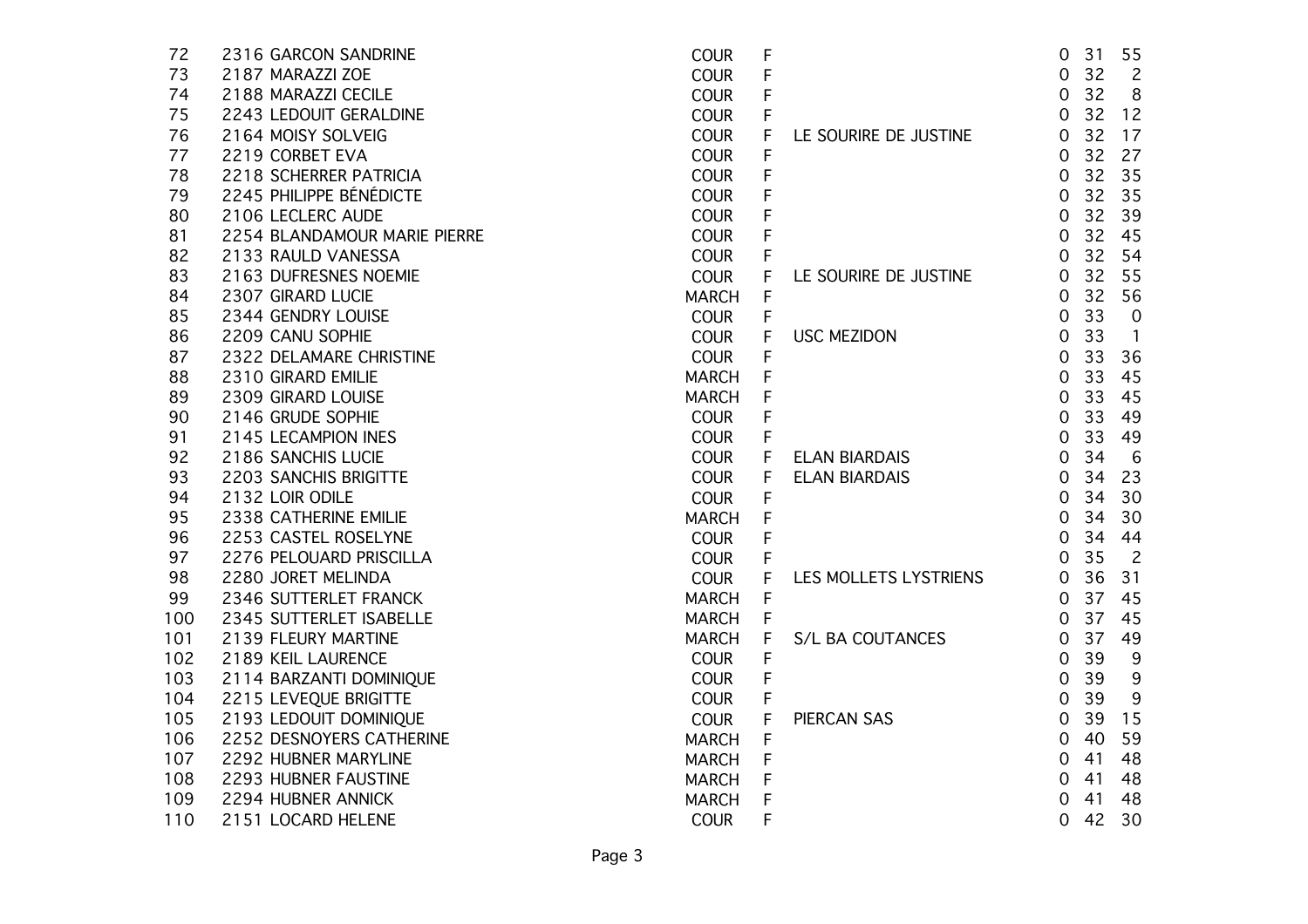| 111 | 2108 PIAGET VANESSA           | <b>COUR</b>  | F |                       | $\mathbf 0$    | 44 | 45             |
|-----|-------------------------------|--------------|---|-----------------------|----------------|----|----------------|
| 112 | 2226 HEINEKE BEATRICE         | <b>MARCH</b> | F |                       | 0              | 44 | 48             |
| 113 | 2116 DESOUBEAUX CLAUDINE      | <b>MARCH</b> | F |                       | 0              | 45 | 26             |
| 114 | <b>2255 COUSTAUT BRIGITTE</b> | <b>MARCH</b> |   |                       | $\overline{0}$ | 45 | 27             |
| 115 | 2323 HASNAOUI STEPHANIE       | <b>MARCH</b> | F |                       | 0              | 47 | $\overline{c}$ |
| 116 | 2324 DARTHENAY MARINETTE      | <b>MARCH</b> | F |                       | $\mathbf 0$    | 47 | $\overline{c}$ |
| 117 | 2143 DE SAINT JORES GENEVIEVE | <b>MARCH</b> | F | HONORINE LEVE TOI     | 0              | 47 | 9              |
| 118 | 2118 LEMARCHAND CECILE        | <b>MARCH</b> | F |                       | $\overline{0}$ | 47 | 48             |
| 119 | 2121 FOROPON MARIE-CHARLOTTE  | <b>MARCH</b> | F |                       | $\mathbf 0$    | 47 | 51             |
| 120 | 2131 BRIARD CHLOE             | <b>MARCH</b> | F |                       | $\mathbf 0$    | 47 | 52             |
| 121 | 2172 GUICHARD KARINE          | <b>MARCH</b> | F | LE SOURIRE DE JUSTINE | $\overline{0}$ | 47 | 53             |
| 122 | 2291 MELLO RACHEL             | MARCH        | F |                       | $\mathbf 0$    | 48 | $\overline{1}$ |
| 123 | 2308 GIRARD MARIE             | <b>MARCH</b> | F |                       | $\mathbf 0$    | 48 | $\overline{c}$ |
| 124 | 2115 LECOMTE CARINE           | <b>MARCH</b> | F |                       | $\overline{0}$ | 48 | 9              |
| 125 | 2249 BRION CHARLOTTE          | <b>MARCH</b> | F |                       | $\mathbf 0$    | 48 | 10             |
| 126 | 2248 BRION SYLVIE             | MARCH        | F |                       | $\mathbf 0$    | 48 | 12             |
| 127 | 2212 FERET CELINE             | <b>MARCH</b> | F |                       | 0              | 48 | 13             |
| 128 | 2329 VERON MONA               | <b>MARCH</b> | F |                       | $\overline{0}$ | 48 | 18             |
| 129 | 2170 POIVET ELODIE            | <b>MARCH</b> | F | LE SOURIRE DE JUSTINE | $\mathbf 0$    | 49 | 25             |
| 130 | 2315 PERRIGAULT CAROLINE      | <b>MARCH</b> | F |                       | 0              | 49 | 57             |
| 131 | 2299 RENOUF SYLVIE            | <b>MARCH</b> | F |                       | 0              | 49 | 58             |
| 132 | 2313 HUBERT CHRISTIANE        | <b>MARCH</b> |   |                       | $\mathbf 0$    | 50 | 5              |
| 133 | 2274 CHEREUL SANDRINE         | <b>MARCH</b> | F |                       | $\mathbf 0$    | 50 | 52             |
| 134 | 2275 FEREZ EMILIE             | <b>MARCH</b> | F |                       | $\mathbf 0$    | 50 | 53             |
| 135 | 2295 DECAESTECKER NADEGE      | <b>MARCH</b> |   |                       | $\mathbf 0$    | 51 | 32             |
| 136 | 2120 COUSTAUT LAURENCE        | <b>MARCH</b> | F |                       | $\mathbf 0$    | 51 | 32             |
| 137 | 2260 VERON KARINE             | <b>MARCH</b> | F |                       | $\mathbf 0$    | 51 | 43             |
| 138 | 2256 ECOLASSE ERIKA           | <b>MARCH</b> | F |                       | $\mathbf 0$    | 51 | 43             |
| 139 | 2342 DU BURCK CHLOE           | <b>MARCH</b> | F |                       | $\mathbf 0$    | 52 | 32             |
| 140 | 2341 DU BURCK FRANCOISE       | MARCH        | F |                       | $\mathbf 0$    | 52 | 32             |
| 141 | 2290 FELDER CHANTAL           | <b>MARCH</b> | F |                       | $\overline{0}$ | 53 | 44             |
| 142 | 2289 THOMAS MARIE MADELEINE   | <b>MARCH</b> |   |                       | $\mathbf 0$    | 53 | 45             |
| 143 | 2155 RIOU JACQUELINE          | <b>MARCH</b> |   |                       | $\mathbf 0$    | 53 | 48             |
| 144 | 2156 LEGIRET JOELLE           | <b>MARCH</b> | F |                       | $\mathbf 0$    | 53 | 49             |
| 145 | 2124 RIOULT JACQUELINE        | <b>MARCH</b> | F |                       | $\mathbf 0$    | 53 | 50             |
| 146 | 2241 BUCHART MIREILLE         | <b>MARCH</b> | F |                       | $\mathbf 0$    | 53 | 54             |
| 147 | 2112 AMEDEEE LYNETTE          | <b>MARCH</b> | F |                       | $\mathbf 0$    | 53 | 55             |
| 148 | 2110 PELLETIER ANNE           | <b>MARCH</b> | F |                       | $\mathbf 0$    | 53 | 56             |
| 149 | 2331 PASQUET MAUD             | <b>MARCH</b> | F |                       | $\mathbf 0$    | 53 | 57             |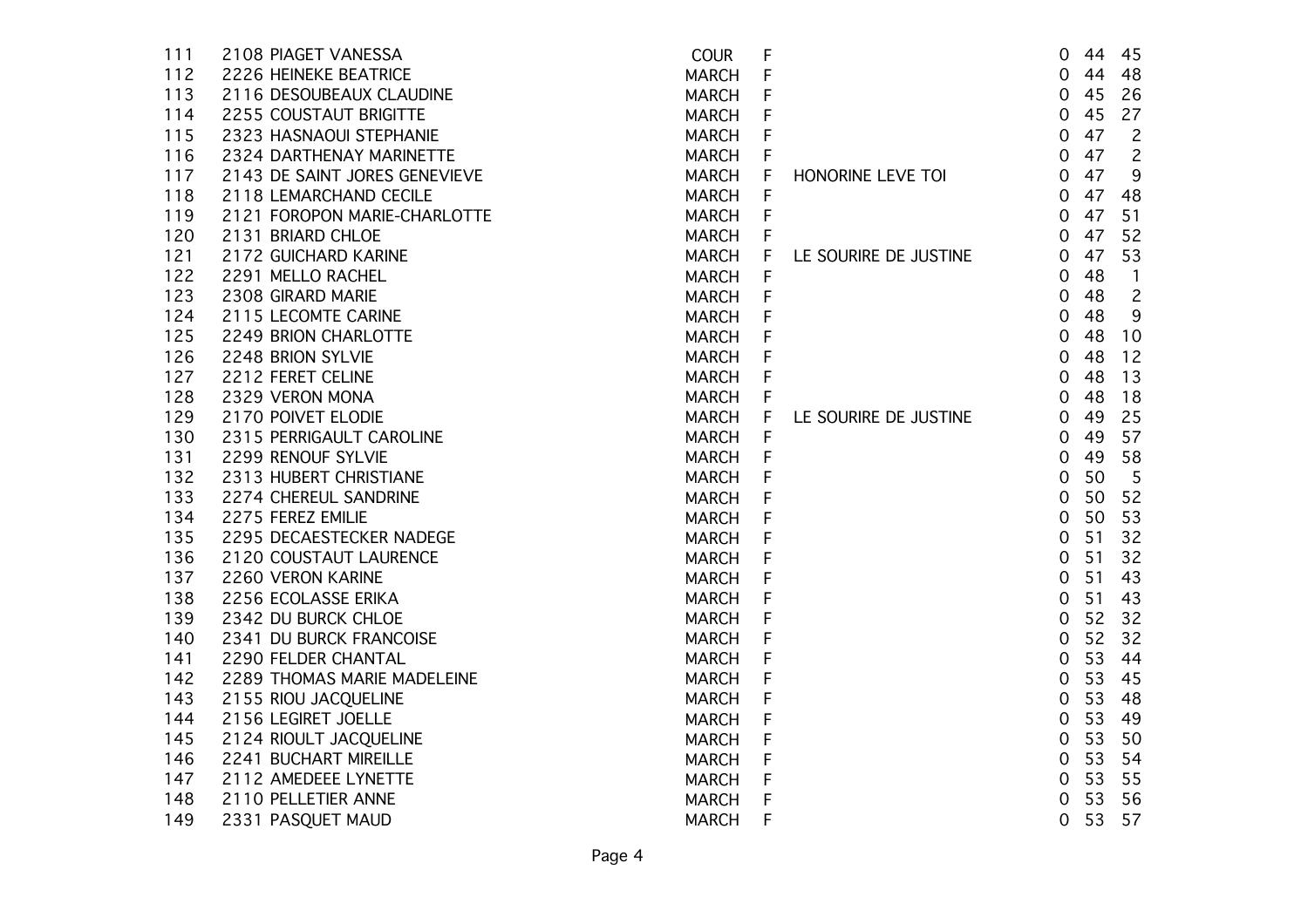| 2336 DUYCK ALEXIA<br>F<br>151<br><b>MARCH</b><br>152<br>2332 LEYLLOIS LINDA<br>F<br><b>MARCH</b><br>153<br>2333 MENARD SOPHIE<br>F<br><b>MARCH</b><br>F<br>154<br>2330 DUYCK AGNES<br><b>MARCH</b><br>155<br>F<br>2149 SEMERDJIAN ANNICK<br><b>MARCH</b><br>F<br>156<br>2148 MANGEMATIN NADINE<br><b>MARCH</b><br>F<br>157<br>2126 CASTEL ARMELLE<br><b>MARCH</b><br>F<br>158<br>2247 MARIE CATHERINE<br><b>MARCH</b><br>F<br>159<br>2267 MARY CAMILLE<br><b>MARCH</b><br>F<br>160<br>2266 MARY MARGOT<br><b>MARCH</b><br>F<br>2265 MARY CHARLOTTE<br>161<br><b>MARCH</b><br>F<br>162<br>2270 QUINETTE FLORENCE<br><b>MARCH</b><br>F<br>163<br>2273 BILLAND PATRICIA<br><b>MARCH</b><br>164<br>F<br>2272 LEDORNAT ISABELLE<br><b>MARCH</b><br>F<br>165<br>2263 VILLEDIEU MARIE<br><b>MARCH</b><br>F<br>166<br>2268 DORAND CORINNE<br><b>MARCH</b><br>167<br>2269 DORAND ODETTE<br>F<br><b>MARCH</b><br>F<br>168<br>2142 COUILLAUD MURIELLE<br><b>MARCH</b><br>2140 BRESSON LAURENCE<br>F<br>169<br><b>MARCH</b><br>F<br>170<br>2141 LECOINTE CATHERINE<br><b>MARCH</b><br>F<br>2262 HOTOT MARYANNICK<br>171<br><b>MARCH</b><br>172<br>2264 PERREE ROSE<br>F<br><b>MARCH</b><br>173<br>2175 DESPLANQUES JUSTINE<br>F<br>LE SOURIRE DE JUSTINE<br><b>MARCH</b><br>174<br>2166 AUVRAY PAULINE<br>LE SOURIRE DE JUSTINE<br><b>MARCH</b><br>F<br>175<br>2169 LEBRUN SANDRINE<br><b>MARCH</b><br>LE SOURIRE DE JUSTINE<br>F | $\mathbf 0$<br>$\mathbf 0$<br>$\overline{0}$<br>$\mathbf 0$<br>$\overline{0}$<br>0<br>$\overline{0}$<br>$\mathbf 0$<br>$\mathbf 0$<br>$\mathbf 0$<br>$\mathbf 0$ | 53<br>53<br>53<br>54<br>54<br>54<br>54<br>54<br>55 | 58<br>59<br>59<br>$\,6$<br>$\overline{7}$<br>8<br>27<br>28 |
|-----------------------------------------------------------------------------------------------------------------------------------------------------------------------------------------------------------------------------------------------------------------------------------------------------------------------------------------------------------------------------------------------------------------------------------------------------------------------------------------------------------------------------------------------------------------------------------------------------------------------------------------------------------------------------------------------------------------------------------------------------------------------------------------------------------------------------------------------------------------------------------------------------------------------------------------------------------------------------------------------------------------------------------------------------------------------------------------------------------------------------------------------------------------------------------------------------------------------------------------------------------------------------------------------------------------------------------------------------------------------------------------------------------------------|------------------------------------------------------------------------------------------------------------------------------------------------------------------|----------------------------------------------------|------------------------------------------------------------|
|                                                                                                                                                                                                                                                                                                                                                                                                                                                                                                                                                                                                                                                                                                                                                                                                                                                                                                                                                                                                                                                                                                                                                                                                                                                                                                                                                                                                                       |                                                                                                                                                                  |                                                    |                                                            |
|                                                                                                                                                                                                                                                                                                                                                                                                                                                                                                                                                                                                                                                                                                                                                                                                                                                                                                                                                                                                                                                                                                                                                                                                                                                                                                                                                                                                                       |                                                                                                                                                                  |                                                    |                                                            |
|                                                                                                                                                                                                                                                                                                                                                                                                                                                                                                                                                                                                                                                                                                                                                                                                                                                                                                                                                                                                                                                                                                                                                                                                                                                                                                                                                                                                                       |                                                                                                                                                                  |                                                    |                                                            |
|                                                                                                                                                                                                                                                                                                                                                                                                                                                                                                                                                                                                                                                                                                                                                                                                                                                                                                                                                                                                                                                                                                                                                                                                                                                                                                                                                                                                                       |                                                                                                                                                                  |                                                    |                                                            |
|                                                                                                                                                                                                                                                                                                                                                                                                                                                                                                                                                                                                                                                                                                                                                                                                                                                                                                                                                                                                                                                                                                                                                                                                                                                                                                                                                                                                                       |                                                                                                                                                                  |                                                    |                                                            |
|                                                                                                                                                                                                                                                                                                                                                                                                                                                                                                                                                                                                                                                                                                                                                                                                                                                                                                                                                                                                                                                                                                                                                                                                                                                                                                                                                                                                                       |                                                                                                                                                                  |                                                    |                                                            |
|                                                                                                                                                                                                                                                                                                                                                                                                                                                                                                                                                                                                                                                                                                                                                                                                                                                                                                                                                                                                                                                                                                                                                                                                                                                                                                                                                                                                                       |                                                                                                                                                                  |                                                    |                                                            |
|                                                                                                                                                                                                                                                                                                                                                                                                                                                                                                                                                                                                                                                                                                                                                                                                                                                                                                                                                                                                                                                                                                                                                                                                                                                                                                                                                                                                                       |                                                                                                                                                                  |                                                    |                                                            |
|                                                                                                                                                                                                                                                                                                                                                                                                                                                                                                                                                                                                                                                                                                                                                                                                                                                                                                                                                                                                                                                                                                                                                                                                                                                                                                                                                                                                                       |                                                                                                                                                                  |                                                    | 14                                                         |
|                                                                                                                                                                                                                                                                                                                                                                                                                                                                                                                                                                                                                                                                                                                                                                                                                                                                                                                                                                                                                                                                                                                                                                                                                                                                                                                                                                                                                       |                                                                                                                                                                  | 55                                                 | 14                                                         |
|                                                                                                                                                                                                                                                                                                                                                                                                                                                                                                                                                                                                                                                                                                                                                                                                                                                                                                                                                                                                                                                                                                                                                                                                                                                                                                                                                                                                                       |                                                                                                                                                                  | 55                                                 | 15                                                         |
|                                                                                                                                                                                                                                                                                                                                                                                                                                                                                                                                                                                                                                                                                                                                                                                                                                                                                                                                                                                                                                                                                                                                                                                                                                                                                                                                                                                                                       | $\mathbf 0$                                                                                                                                                      | 55                                                 | 17                                                         |
|                                                                                                                                                                                                                                                                                                                                                                                                                                                                                                                                                                                                                                                                                                                                                                                                                                                                                                                                                                                                                                                                                                                                                                                                                                                                                                                                                                                                                       | $\mathbf 0$                                                                                                                                                      | 55                                                 | 17                                                         |
|                                                                                                                                                                                                                                                                                                                                                                                                                                                                                                                                                                                                                                                                                                                                                                                                                                                                                                                                                                                                                                                                                                                                                                                                                                                                                                                                                                                                                       | $\overline{0}$                                                                                                                                                   | 55                                                 | 17                                                         |
|                                                                                                                                                                                                                                                                                                                                                                                                                                                                                                                                                                                                                                                                                                                                                                                                                                                                                                                                                                                                                                                                                                                                                                                                                                                                                                                                                                                                                       | $\mathbf 0$                                                                                                                                                      | 55                                                 | 18                                                         |
|                                                                                                                                                                                                                                                                                                                                                                                                                                                                                                                                                                                                                                                                                                                                                                                                                                                                                                                                                                                                                                                                                                                                                                                                                                                                                                                                                                                                                       | $\mathbf 0$                                                                                                                                                      | 55                                                 | 18                                                         |
|                                                                                                                                                                                                                                                                                                                                                                                                                                                                                                                                                                                                                                                                                                                                                                                                                                                                                                                                                                                                                                                                                                                                                                                                                                                                                                                                                                                                                       | $\mathbf 0$                                                                                                                                                      | 55                                                 | 19                                                         |
|                                                                                                                                                                                                                                                                                                                                                                                                                                                                                                                                                                                                                                                                                                                                                                                                                                                                                                                                                                                                                                                                                                                                                                                                                                                                                                                                                                                                                       | $\mathbf 0$                                                                                                                                                      | 56                                                 | 12                                                         |
|                                                                                                                                                                                                                                                                                                                                                                                                                                                                                                                                                                                                                                                                                                                                                                                                                                                                                                                                                                                                                                                                                                                                                                                                                                                                                                                                                                                                                       | $\overline{0}$                                                                                                                                                   | 56                                                 | 12                                                         |
|                                                                                                                                                                                                                                                                                                                                                                                                                                                                                                                                                                                                                                                                                                                                                                                                                                                                                                                                                                                                                                                                                                                                                                                                                                                                                                                                                                                                                       | 0                                                                                                                                                                | 56                                                 | 14                                                         |
|                                                                                                                                                                                                                                                                                                                                                                                                                                                                                                                                                                                                                                                                                                                                                                                                                                                                                                                                                                                                                                                                                                                                                                                                                                                                                                                                                                                                                       | 0                                                                                                                                                                | 56                                                 | 23                                                         |
|                                                                                                                                                                                                                                                                                                                                                                                                                                                                                                                                                                                                                                                                                                                                                                                                                                                                                                                                                                                                                                                                                                                                                                                                                                                                                                                                                                                                                       | $\mathbf 0$                                                                                                                                                      | 56                                                 | 24                                                         |
|                                                                                                                                                                                                                                                                                                                                                                                                                                                                                                                                                                                                                                                                                                                                                                                                                                                                                                                                                                                                                                                                                                                                                                                                                                                                                                                                                                                                                       | $\overline{0}$                                                                                                                                                   | 56                                                 | 40                                                         |
|                                                                                                                                                                                                                                                                                                                                                                                                                                                                                                                                                                                                                                                                                                                                                                                                                                                                                                                                                                                                                                                                                                                                                                                                                                                                                                                                                                                                                       | 0                                                                                                                                                                | 56                                                 | 41                                                         |
|                                                                                                                                                                                                                                                                                                                                                                                                                                                                                                                                                                                                                                                                                                                                                                                                                                                                                                                                                                                                                                                                                                                                                                                                                                                                                                                                                                                                                       | $\overline{0}$                                                                                                                                                   | 56                                                 | 42                                                         |
| LE SOURIRE DE JUSTINE<br>176<br>2171 DELAUNAY ELODIE<br><b>MARCH</b><br>F                                                                                                                                                                                                                                                                                                                                                                                                                                                                                                                                                                                                                                                                                                                                                                                                                                                                                                                                                                                                                                                                                                                                                                                                                                                                                                                                             | $\overline{0}$                                                                                                                                                   | 56                                                 | 43                                                         |
| 177<br>2173 AUVRAY AGNES<br>$\vert \mathsf{F} \vert$<br><b>MARCH</b><br>LE SOURIRE DE JUSTINE                                                                                                                                                                                                                                                                                                                                                                                                                                                                                                                                                                                                                                                                                                                                                                                                                                                                                                                                                                                                                                                                                                                                                                                                                                                                                                                         | $\overline{0}$                                                                                                                                                   | 56                                                 | 43                                                         |
| 178<br>2178 RUSSEAU MURIEL<br>LE SOURIRE DE JUSTINE<br><b>MARCH</b><br>F                                                                                                                                                                                                                                                                                                                                                                                                                                                                                                                                                                                                                                                                                                                                                                                                                                                                                                                                                                                                                                                                                                                                                                                                                                                                                                                                              | $\overline{0}$                                                                                                                                                   | 56                                                 | 44                                                         |
| 179<br>2183 FOUQUES FRANCOISE<br>F<br>LE SOURIRE DE JUSTINE<br><b>MARCH</b>                                                                                                                                                                                                                                                                                                                                                                                                                                                                                                                                                                                                                                                                                                                                                                                                                                                                                                                                                                                                                                                                                                                                                                                                                                                                                                                                           | $\overline{0}$                                                                                                                                                   | 56                                                 | 44                                                         |
| 180<br>2180 CAZO YVETTE<br>F<br>LE SOURIRE DE JUSTINE<br><b>MARCH</b>                                                                                                                                                                                                                                                                                                                                                                                                                                                                                                                                                                                                                                                                                                                                                                                                                                                                                                                                                                                                                                                                                                                                                                                                                                                                                                                                                 | $\overline{0}$                                                                                                                                                   | 56                                                 | 45                                                         |
| 181<br>2181 TANQUEREL AGNES<br>LE SOURIRE DE JUSTINE<br>MARCH<br>F                                                                                                                                                                                                                                                                                                                                                                                                                                                                                                                                                                                                                                                                                                                                                                                                                                                                                                                                                                                                                                                                                                                                                                                                                                                                                                                                                    | $\overline{0}$                                                                                                                                                   | 56                                                 | 45                                                         |
| 182<br>LE SOURIRE DE JUSTINE<br>2182 JEHANNE VIRGINIE<br><b>MARCH</b><br>F                                                                                                                                                                                                                                                                                                                                                                                                                                                                                                                                                                                                                                                                                                                                                                                                                                                                                                                                                                                                                                                                                                                                                                                                                                                                                                                                            | $\mathbf 0$                                                                                                                                                      | 56                                                 | 46                                                         |
| 183<br>2179 RUSSEAU SIMON<br><b>MARCH</b><br>F<br>LE SOURIRE DE JUSTINE                                                                                                                                                                                                                                                                                                                                                                                                                                                                                                                                                                                                                                                                                                                                                                                                                                                                                                                                                                                                                                                                                                                                                                                                                                                                                                                                               | $\mathbf 0$                                                                                                                                                      | 56                                                 | 47                                                         |
| F<br>184<br>2242 LEVILLAIN GENEVIEVE<br><b>MARCH</b>                                                                                                                                                                                                                                                                                                                                                                                                                                                                                                                                                                                                                                                                                                                                                                                                                                                                                                                                                                                                                                                                                                                                                                                                                                                                                                                                                                  | 0                                                                                                                                                                | 56                                                 | 58                                                         |
| F<br>185<br>2198 GODDERIDGE EVELINE<br><b>MARCH</b>                                                                                                                                                                                                                                                                                                                                                                                                                                                                                                                                                                                                                                                                                                                                                                                                                                                                                                                                                                                                                                                                                                                                                                                                                                                                                                                                                                   | $\overline{0}$                                                                                                                                                   | 56                                                 | 59                                                         |
| F<br>186<br>2223 LENA FRANCOISE<br><b>MARCH</b>                                                                                                                                                                                                                                                                                                                                                                                                                                                                                                                                                                                                                                                                                                                                                                                                                                                                                                                                                                                                                                                                                                                                                                                                                                                                                                                                                                       | 0                                                                                                                                                                | 57                                                 | 8                                                          |
| F<br>187<br>2225 SAUSSAYE NICOLE<br><b>MARCH</b>                                                                                                                                                                                                                                                                                                                                                                                                                                                                                                                                                                                                                                                                                                                                                                                                                                                                                                                                                                                                                                                                                                                                                                                                                                                                                                                                                                      | $\mathbf 0$                                                                                                                                                      | 57                                                 | 8                                                          |
| F<br>188<br>2257 VICTOIRE HELENE<br><b>MARCH</b>                                                                                                                                                                                                                                                                                                                                                                                                                                                                                                                                                                                                                                                                                                                                                                                                                                                                                                                                                                                                                                                                                                                                                                                                                                                                                                                                                                      | $\mathbf 0$                                                                                                                                                      | 57                                                 | 26                                                         |